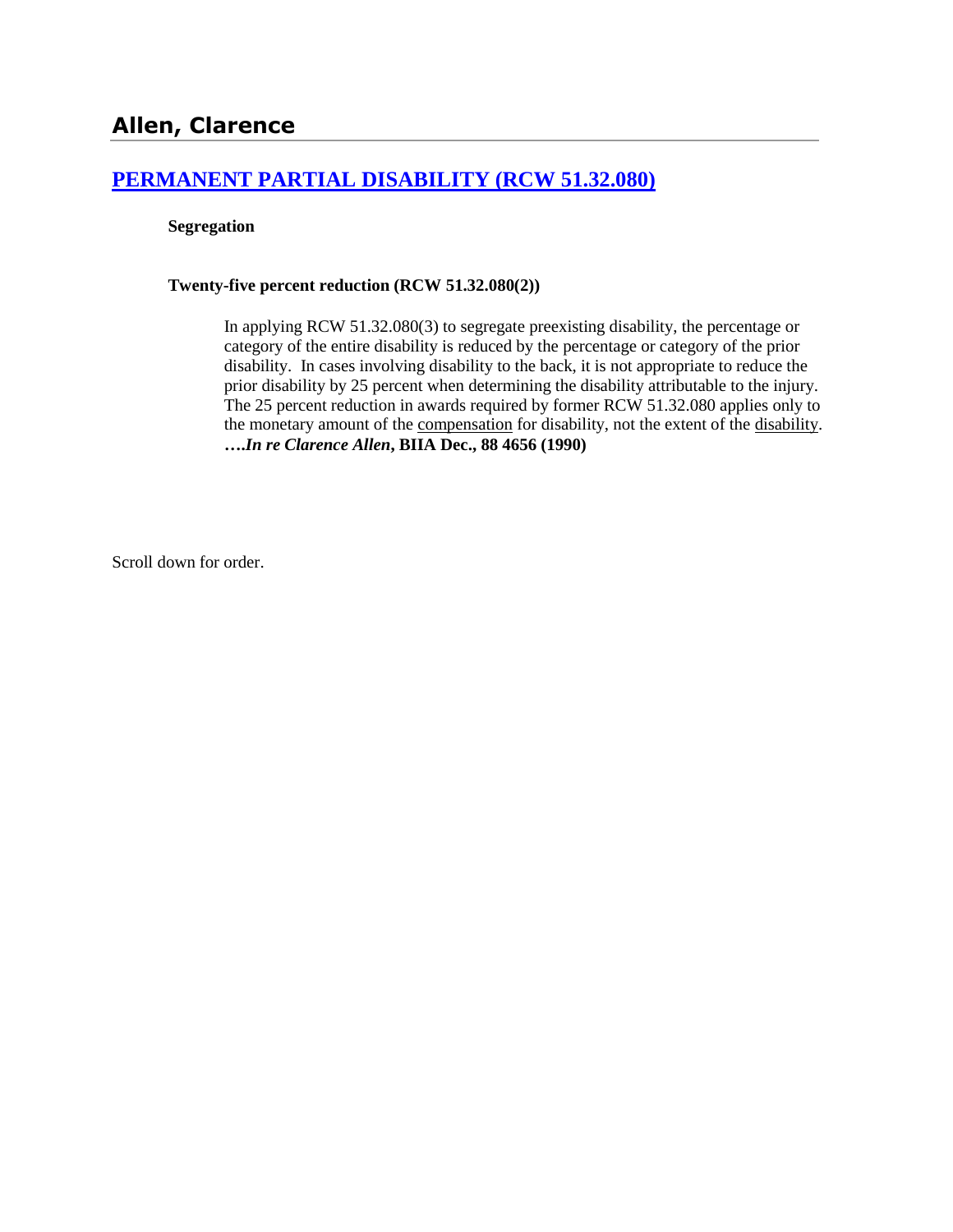### **BEFORE THE BOARD OF INDUSTRIAL INSURANCE APPEALS STATE OF WASHINGTON**

**)**

**IN RE: CLARENCE W. ALLEN ) DOCKET NO. 88 4656**

**CLAIM NO. H-642201 ) DECISION AND ORDER**

APPEARANCES:

Claimant, Clarence W. Allen, by Landerholm, Memovich, Lansverk & Whitesides, Inc., P.S., per Steven A. Memovich and Stephen D. Kinman

Employer, Everett Lyons Logging, by None

Department of Labor and Industries, by Office of the Attorney General, per Bonnie Y. Terada, Assistant

This is an appeal filed by the claimant on December 12, 1988 from an order of the Department of Labor and Industries dated November 9, 1988 which adhered to the provisions of a Department order of October 4, 1988. The October 4, 1988 order modified an order dated February 16, 1988 from a final to an interlocutory order, reopened the claim to pay a permanent partial disability award equal to Category 6 for lumbar residuals less a preexisting permanent partial disability equal to Category 4 for lumbar residuals not reduced, for a total award of 25% as compared to total bodily impairment, less prior awards, and closed the claim with time loss compensation as paid. **AFFIRMED**.

# **DECISION**

Pursuant to RCW 51.52.104 and RCW 51.52.106, this matter is before the Board for review and decision on a timely Petition for Review filed by the Department to a Proposed Decision and Order issued on July 4, 1989 in which the order of the Department dated November 9, 1988 was reversed and the matter remanded to the Department with directions to issue an order modifying its order of February 16, 1988 from a final order to an interlocutory order, reopening claimant's claim to pay additional permanent partial disability, determining that claimant's award for lumbar residuals should not be reduced, awarding claimant a permanent partial disability award for lumbar residuals over and above that which is attributable to a preexisting lumbar condition and compensating the claimant for unspecified disabilities of 28.75% as compared to total bodily impairment.

The Board has reviewed the evidentiary rulings in the record of proceedings and finds that no prejudicial error was committed and said rulings are hereby affirmed.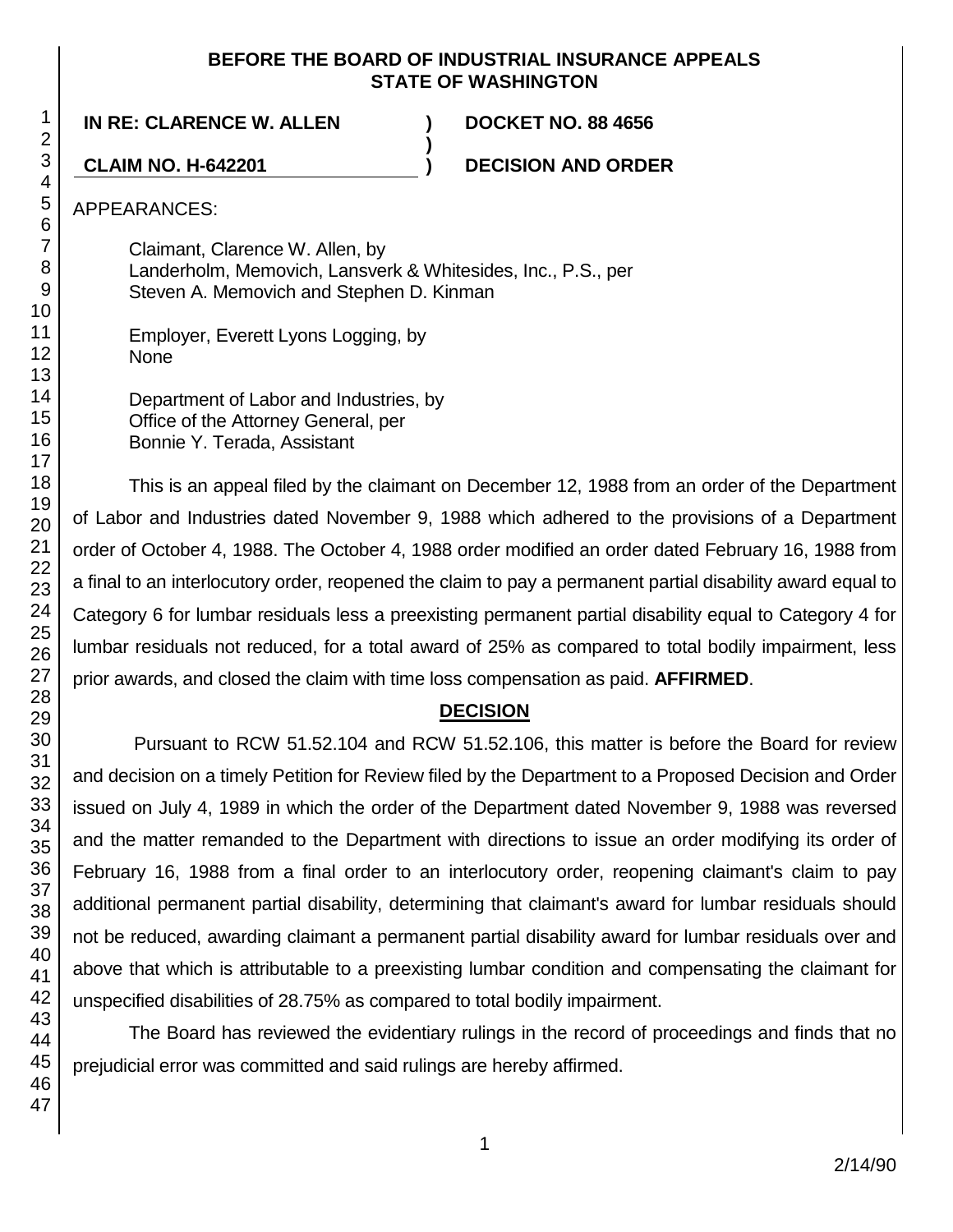The claimant, Clarence W. Allen, sustained an injury to his low back in New York State in 1974. As a result of that injury, he underwent laminectomy surgery on the low back. The record is unclear as to whether Mr. Allen received any compensation for that injury under the New York workers' compensation system or any other compensation system. The claimant does not object to the Department's determination that the 1974 low back injury in New York State resulted in a disability equal to that described by Category 4 of WAC 296-20-280.

On December 4, 1979, while working in Onalaska, Washington, Mr. Allen sustained the industrial injury which is the subject of this appeal when he slipped and fell, injuring his low back. The claimant has offered no evidence to dispute the Department order determining that he now suffers from a permanent partial disability equal to Category 6 of WAC 296-20-280 for low back impairment. The issue in this appeal focuses on the extent of permanent partial disability arising from the industrial injury of 1979. The applicable statute is RCW 51.32.080(3) which provides:

> Should a worker receive an injury to a member or part of his or her body already, from whatever cause, permanently partially disabled, resulting in the amputation thereof or in an aggravation or increase in such permanent partial disability but not resulting in the permanent total disability of such worker, his or her compensation for such partial disability shall be adjudged with regard to the previous disability of the injured member or part and the degree or extent of the aggravation or increase of disability thereof.

The Industrial Appeals Judge in the Proposed Decision and Order determined that the preexisting disability attributable to the injury in New York State in 1974 must be reduced by 25% pursuant to former RCW 51.32.080 (amended Regular Session: Laws of 1988, ch. 161, § 6, p. 683, effective July 1, 1988) which provided that:

> Compensation for unspecified permanent partial disabilities involving injuries to the back that do not have marked objective clinical findings to substantiate the disability shall be determined at an amount equal to seventy-five percent of the monetary value of such disability as related to total bodily impairment:

The Industrial Appeals Judge reasoned as follows: Mr. Allen's preexisting disability is equal to a Category 4 impairment under our Administrative Code (WAC 296-20-280), which defines that level of disability as one which does not have marked objective clinical findings. Therefore, Mr. Allen's preexisting disability amounts to only75% of the disability described by Category 4 of WAC 296-20-280 and WAC 296-20- 680(3). While Category 4 for lumbosacral impairments translates into a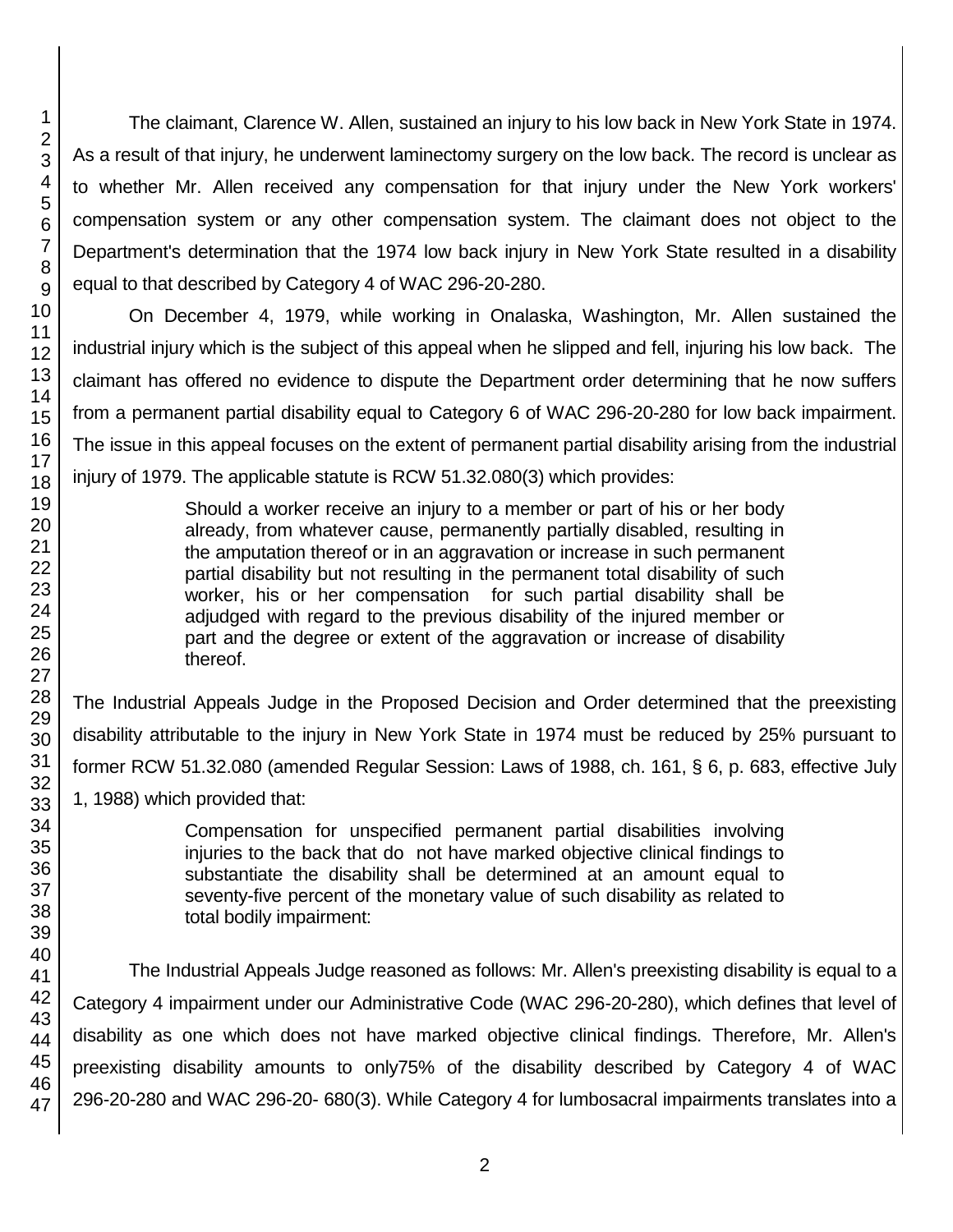total bodily impairment of 15% pursuant to WAC 296-20-680(3), the Industrial Appeals Judge determined that Mr. Allen's preexisting permanent partial disability amounted to only 75% of the 15% of total bodily impairment, or 11.25% of total bodily impairment. Since pursuant to WAC 296-20-680(3), Category 6 for low back impairment equals 40% of total bodily impairment, the Industrial Appeals Judge subtracted 11.25% from 40% and arrived at a permanent partial disability of 28.75% of total bodily impairment attributable to the industrial injury of 1979. We disagree with this analysis. We believe the Department has correctly and accurately computed the extent of the disability suffered by Mr. Allen and has determined the correct monetary amount of compensation to be paid.

Initially, we believe the Proposed Decision and Order states only half of the issue. The issue is not simply "the method used to determine the monetary amount awarded claimant for his increased disability". PDO at 5. Rather, the issue is two-fold: first, what is the extent of the permanent partial disability attributable to this industrial injury as a percentage of total bodily impairment; and second, what is the monetary amount of compensation? The second question can only be reached after the first question has been resolved.

Our Industrial Insurance Act, among other things, compensates individuals for permanent partial disabilities attributable to industrial injuries. For unspecified disabilities the Act, in combination with the medical aid rules, requires a determination of the extent of the disability. The extent of disability, i.e., the appropriate category of impairment or percentage of total bodily impairment, is then translated into the appropriate monetary amount according to the applicable schedule set forth in RCW 51.32.080.

The claimant suffers from a preexisting disability which is best described by Category 4 of WAC 296-20-280. The claimant's current condition and disability are best described by Category 6 of WAC 296-20- 280. The Department correctly converted these category ratings to appropriate percentages of total bodily impairment (TBI) pursuant to WAC 296-20-680(3), and subtracted the preexisting disability of Category 4 (15% TBI) from the current disability of Category 6 (40% TBI), arriving at the percentage of disability attributable to this industrial injury, (25% TBI). This method is supported both by the statute and by case law.

In Corak v. Dep't of Labor & Indus., 2 Wn. App. 792, 469 P.2d 957 (1970), the court was presented with a similar question. Eli Corak sustained two industrial injuries, the first in 1952, the second in 1965. Both injuries were to the low back and both resulted in permanent partial disability.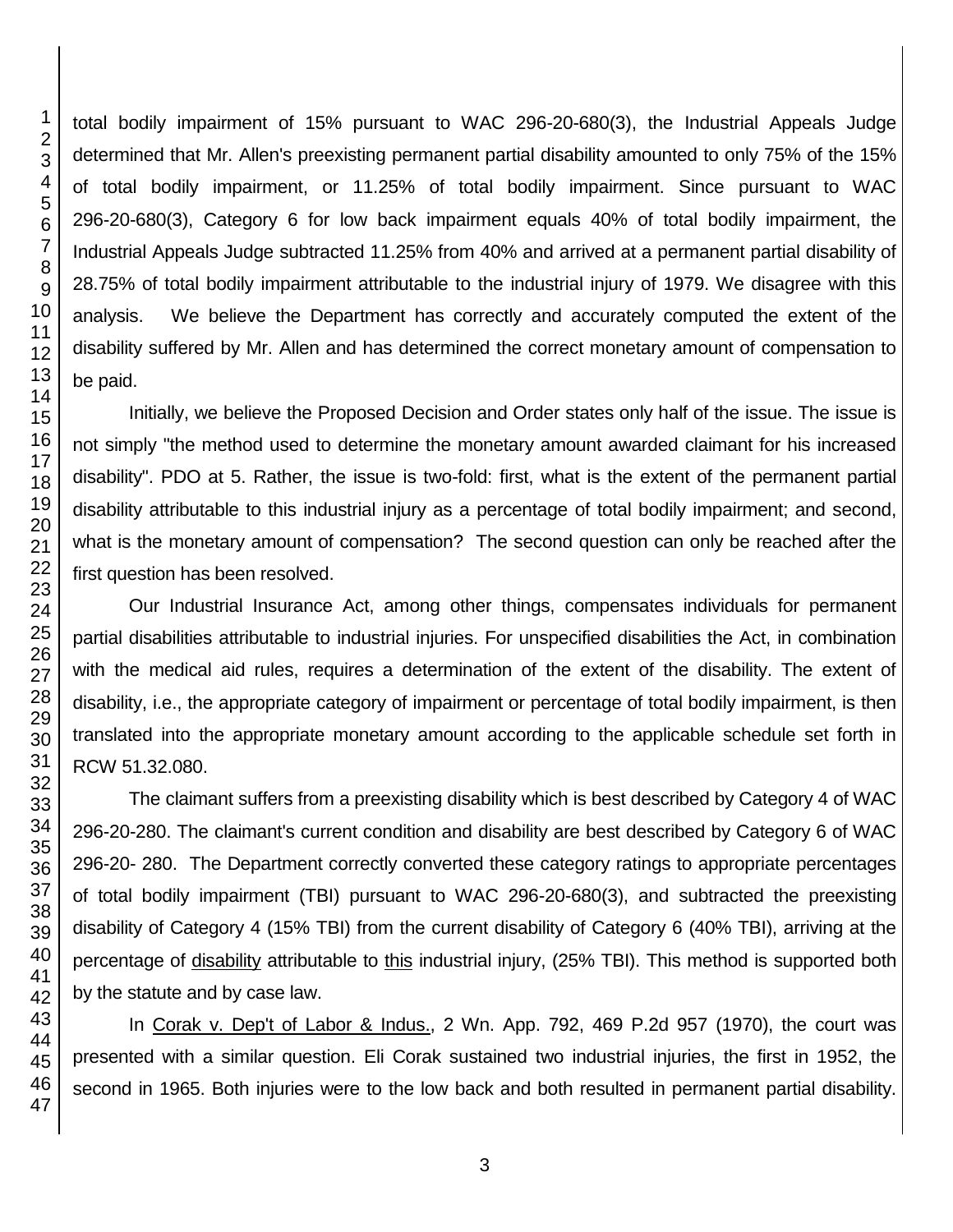Mr. Corak argued that his compensation for the 1965 injury should be determined by subtracting the monetary amount received for the 1952 injury from the monetary amount he was entitled to as a result of the 1965 injury. The schedule of benefits had increased in the interim. The court rejected this theory, noting that such a scheme would be in conflict with the decision in Ashenbrenner v. Dep't of Labor & Indus., 62 Wn.2d 22, 380 P.2d 730 (1963), which requires that, in the absence of legislative language clearly requiring the retrospective application of a particular statute, compensation must be fixed in accordance with the compensation statute in effect at the time of the injury. The court stated that:

> Sound reason and uniformity require that there be a segregation, so that the workman is compensated for the disability attributable to the injury in question alone. To accomplish this, it is necessary to make a factual determination as to the percentage of permanent partial disability Corak sustained which is attributable solely to the 1965 injury.

Corak, at 801 (Emphasis added).

The court, in Corak, noted that there was no medial testimony apportioning the disability between Mr. Corak's 1952 injury and the 1965 injury. However, there was medical evidence that the overall disability amounted to 65% of unspecified disabilities under the Act. As the court pointed out:

> . . . Corak was awarded 15 per cent (sic) of the maximum allowed for unspecified disabilities for his 1952 injury, and such order was not appealed from, and is res judicata. The simple mathematics of the situation dictate an award of 35 per cent (sic) of the maximum allowed for unspecified disabilities.

Corak, at 801. The Corak case clearly indicates that the determination of the percentage extent of disability must be made first; the monetary rate of compensation is not to be considered before the extent of the disability is established. The Proposed Decision and Order fails to clearly distinguish between these two separate questions -- the extent of disability, and the monetary amount of the permanent partial disability award. In so doing, the Proposed Decision and Order incorrectly employs the RCW 51.32.080(2) reduction of monetary compensation as a tool for determining the extent of disability.

The claimant's brief also focuses incorrectly on the provisions of former RCW 51.32.080(2), which provided for the 25% reduction of monetary compensation for back conditions which do not have marked objective clinical findings. The proper focus is, of course, on the extent of disability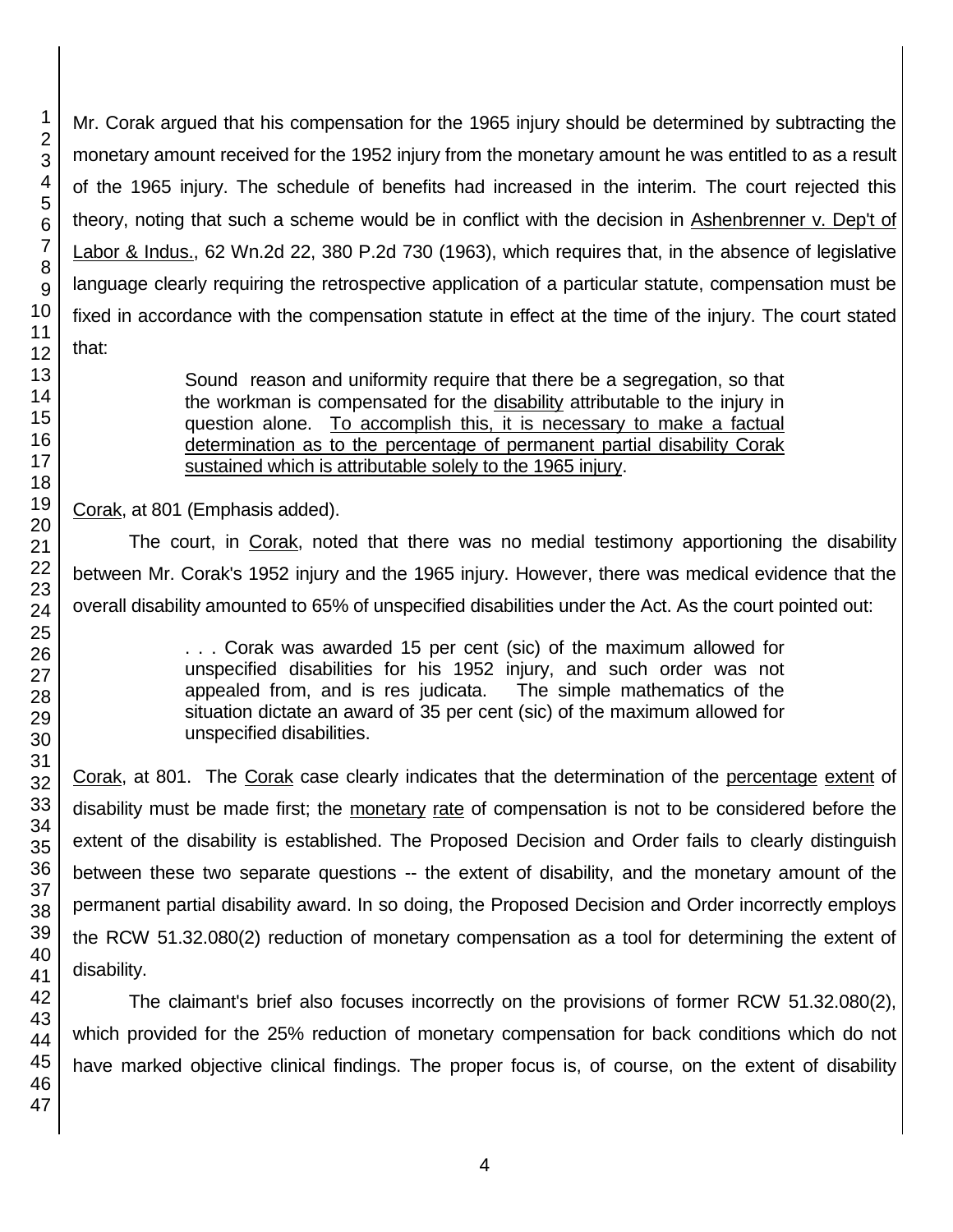attributable to the Washington industrial injury. Once that has been determined, the monetary amount of the award can be determined by simple reference to RCW 51.32.080.

The legislature has determined that a worker under our Act who was injured between March 23, 1979 and July 1, 1988 and who is determined to have a permanent partial back disability which does not have marked objective clinical findings, will be paid at 75% of the scheduled monetary award. This is a legislative determination confined entirely to monetary compensation under our Act. It plays no role in determining the extent of disability that Mr. Allen suffered as the result of an injury in New York State, nor does it apply in determining the extent of disability under our Act. Mr. Allen cannot increase the monetary award to which he is entitled under our Act for the 1979 Washington injury by artificially applying the 25% monetary reduction to lessen the disability caused by the New York injury. That is, the 25% monetary reduction provision cannot be used to reduce the extent of disability suffered as a result of the New York injury; it can only be used to reduce a monetary award paid for a Washington injury. Were we to apply the monetary reduction provision of RCW 51.32.080(2) to lessen the extent of disability sustained by claimant as a result of the New York injury, we would in effect be compensating Mr. Allen for a portion of the disability attributable to the injury sustained in New York with funds from our industrial insurance system.

The only remaining question then is whether former RCW 51.32.080(2) has any application to this claim. We conclude that it does not. Since Mr. Allen's overall permanent partial disability is rated within Category 6 of WAC 296-20-280 which, by its terms, requires "marked intermittent objective clinical findings", no reduction of the Washington monetary award is appropriate here. Indeed the Department so concluded by correcting the original permanent partial disability award and paying the eventual award at 100% of the monetary value.

Finally, to a significant degree the Proposed Decision and Order is premised on the perceived inequity between the way the Department pays awards when the increased permanent partial disability results from an aggravation of a single industrial injury as opposed to two separate events. The appeal before us does not raise the question of how the Department should pay increased permanent partial disability where aggravation of a single industrial injury has occurred and we will therefore not address that question here. With respect to the factual situation which is before us, we are confident that the Department has correctly determined the extent of physical disability attributable to the 1979 industrial injury, and has correctly translated that disability into a monetary award.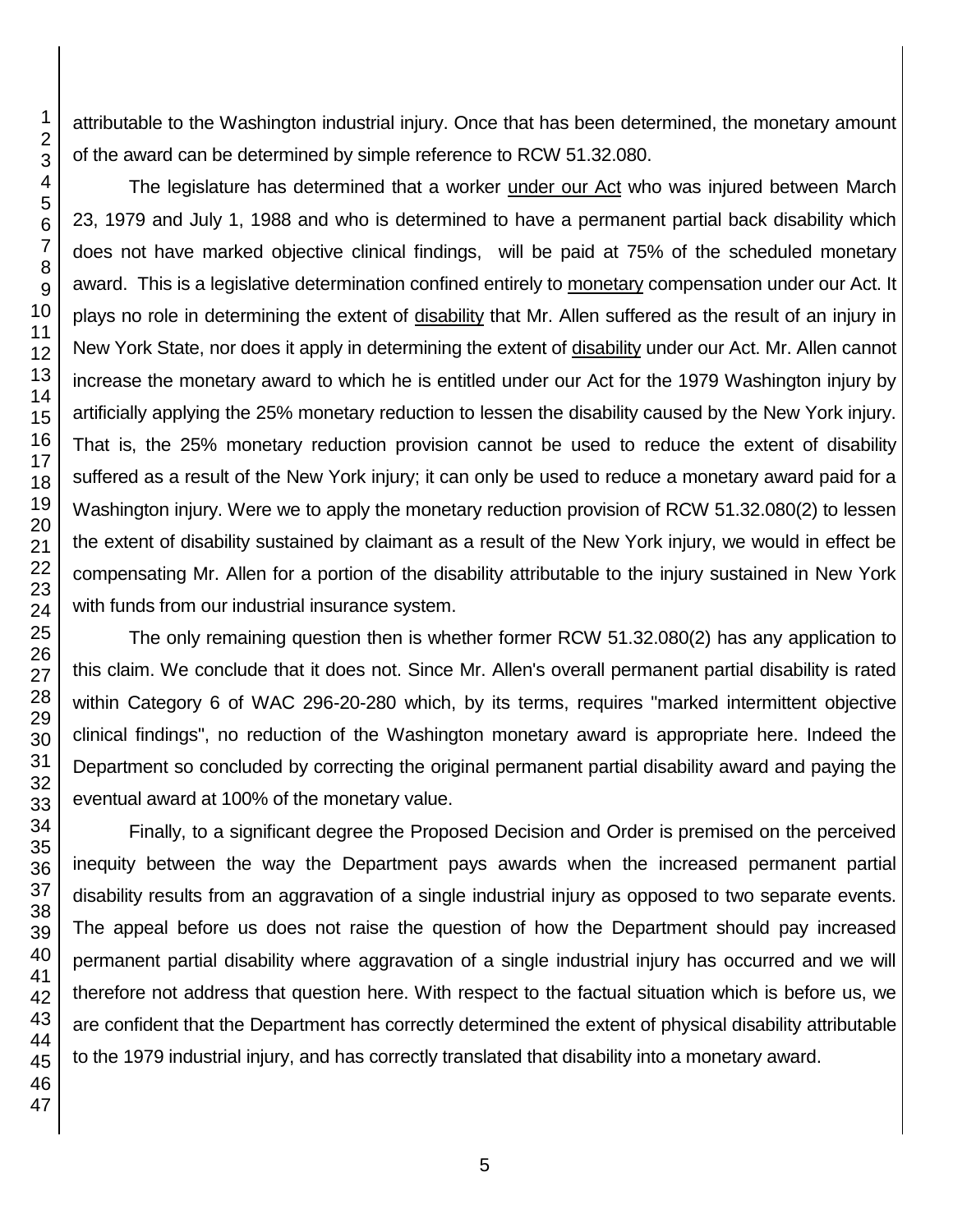The Department order of November 9, 1988 which adhered to the provisions of a Department order of October 4, 1988 which awarded claimant a permanent partial disability award for lumbar residuals described as Category 6 less a preexisting Category 4, i.e., 25% as compared with total bodily impairment, is correct and is affirmed.

## **FINDINGS OF FACT**

1. On January 24, 1980 the Department of Labor and Industries received an accident report alleging that Clarence Allen had suffered an industrial injury to his low back during the course of his employment at Everett Lyons Logging on December 4, 1979. On June 29, 1987 the Department issued an order closing claimant's claim with time loss compensation as paid to January 28, 1986 without further award of time loss compensation or permanent partial disability. On August 13, 1987 the Department issued an order modifying its order of June 29, 1987 from a final order to an interlocutory order and keeping claimant's claim open for authorized treatment and action as indicated.

On February 16, 1988 the Department issued an order closing the claim with time loss compensation as paid, awarding claimant a permanent partial disability award for lumbar residuals over and above that which was attributable to a preexisting lumbar condition, and compensating claimant for unspecified disabilities of 25% as compared to total bodily impairment, for a total monetary award of \$11,250.00. On April 11, 1988 claimant protested and requested the Department reconsider its order dated February 16, 1988. On May 2, 1988 the Department issued an order adhering to its prior order of February 16, 1988. On May 23, 1988 the Board of Industrial Insurance Appeals received claimant's notice of appeal from the Department order of May 2, 1988. On May 25, 1988 the Department issued an order holding its order of May 2, 1988 in abeyance. On June 8, 1988 the Board issued an order denying claimant's appeal in view of the Department's reassumption of jurisdiction in this matter.

On October 4, 1988 the Department issued an order modifying its order of February 16, 1988 from a final order to an interlocutory order, reopening claimant's claim to pay additional permanent partial disability, determining that claimant's award for lumbar residuals should not be reduced, awarding claimant a permanent partial disability award for lumbar residuals over and above that which is attributable to a preexisting lumbar condition, and compensating claimant for unspecified disabilities of 25% as compared to total bodily impairment, in the monetary amount of \$15,000.00, less previous award.

On October 20, 1988 claimant protested and requested the Department reconsider its order dated October 4, 1988. On November 9, 1988 the Department issued an order adhering to its order of October 4, 1988. On December 12, 1988 the Board received claimant's Notice of Appeal from

1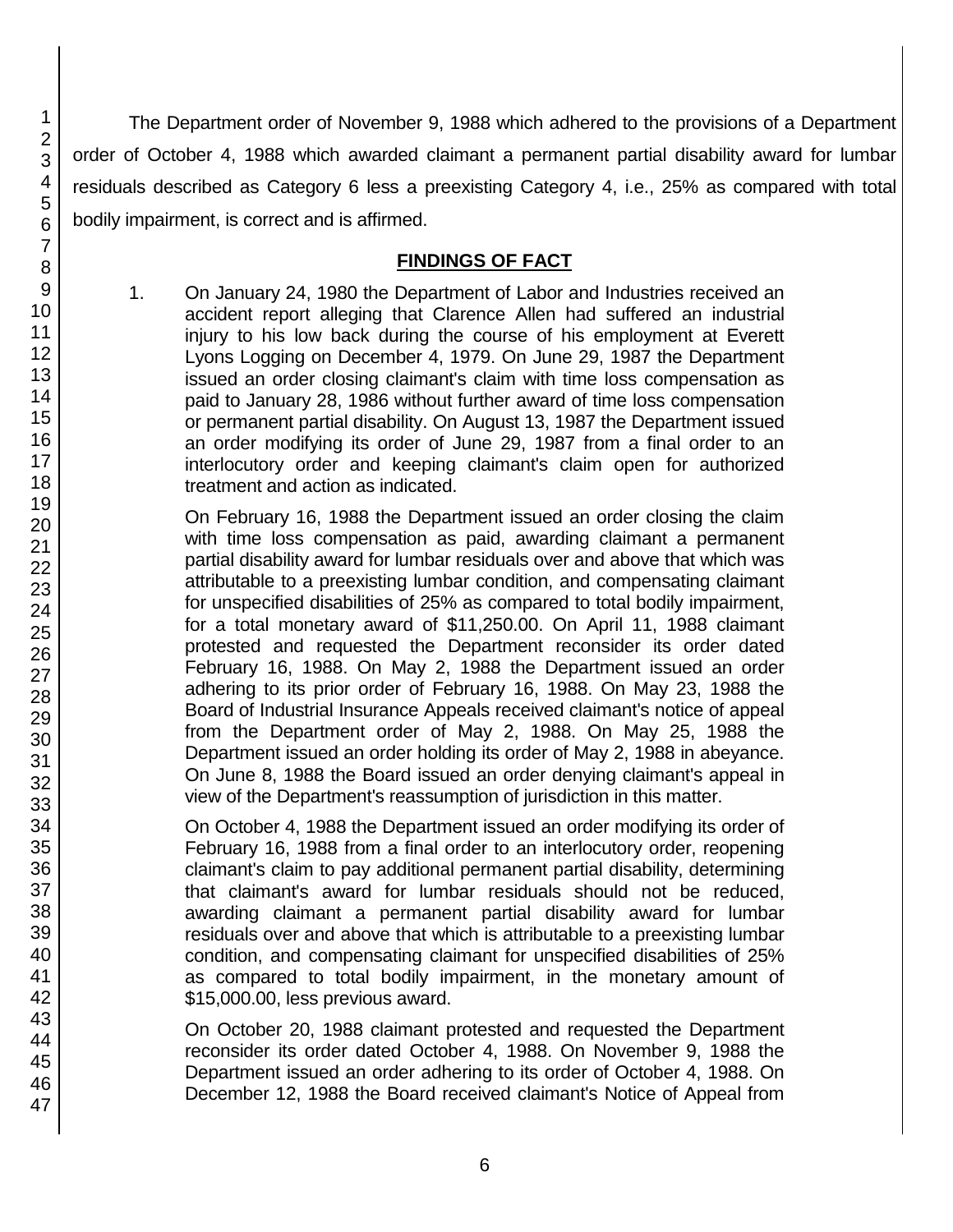the Department order dated November 11, 1988 [sic]. On December 16, 1988 the Board received claimant's amended Notice of Appeal from the Department order dated November 11, 1988 (sic). On December 23, 1988 the Board received claimant's second amended Notice of Appeal from the Department order dated November 9, 1988. On December 23, 1988 the Board issued an order granting claimant's appeal, assigning it Docket No. 88 4656 and directing that hearings be held on the issues raised in the appeal.

- 2. On December 4, 1979, while employed by Everett Lyons Logging, Clarence Allen suffered an injury to his low back when he slipped and fell.
- 3. As of November 9, 1988, Mr. Allen's low back condition related to his industrial injury was fixed and he was not in need of further medical care and treatment.
- 4. Prior to December 4, 1979, Mr. Allen had a preexisting permanent partial disability in his low back best described as Category 4 of WAC 296- 20-280. This preexisting permanent partial disability was caused by a 1974 low back injury which occurred in New York State. As of November 9, 1988, the Washington industrial injury of December 4, 1979 had increased Mr. Allen's low back disability and his overall permanent partial disability was best described as Category 6 of WAC 296-20-280.

## **CONCLUSIONS OF LAW**

- 1. The Board of Industrial Insurance Appeals has jurisdiction over the parties and the subject matter of this appeal.
- 2. Category 4 of WAC 296-20-280 equals 15% as compared to total bodily impairment pursuant to WAC 296-20-680(3). Category 6 of WAC 296-20-280 equals 40% as compared to total bodily impairment pursuant to WAC 296-20-680(3). Subtracting 15% from 40%, claimant's permanent partial disability as of November 9, 1988, attributable to the industrial injury of December 4, 1979, was 25.00% as compared to total bodily impairment, pursuant to RCW 51.32.080(3). The provisions of RCW 51.32.080(2) with respect to the reduction of monetary awards for back disabilities does not apply either to reduce Mr. Allen's preexisting disability caused by the New York injury or to decrease the monetary award to which claimant is entitled as a result of his 1979 Washington industrial injury.
- 3. The Department order dated November 9, 1988 adhering to a prior order dated October 4, 1988 which modified its order of February 16, 1988 from a final order to an interlocutory order, reopened claimant's claim to pay additional permanent partial disability, determined that claimant's award for lumbar residuals should not be reduced, awarded claimant a permanent partial disability award for lumbar residuals over and above that which is attributable to a preexisting lumbar condition and